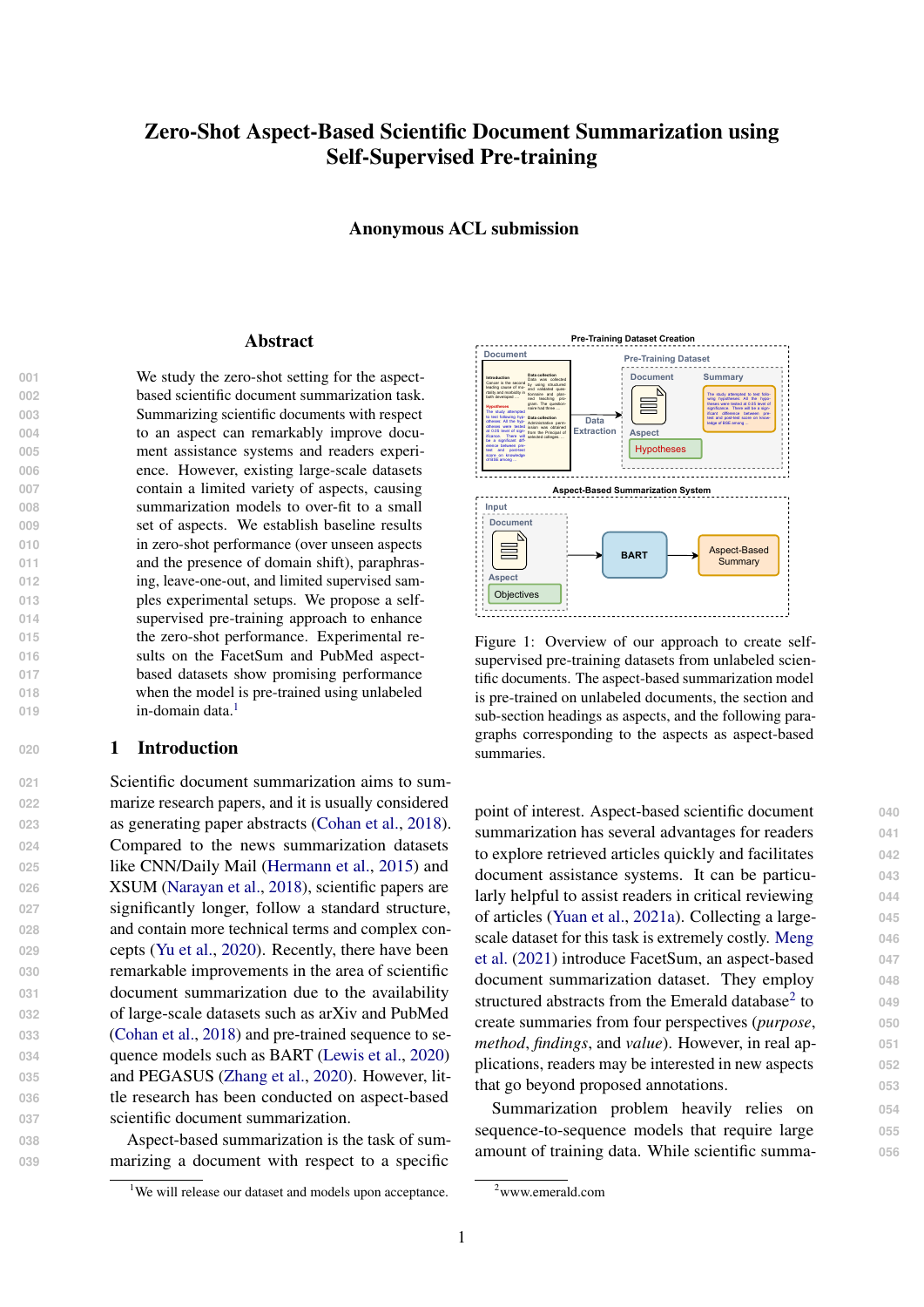[o](#page-8-0)f articles with their summaries available [\(Cohan](#page-8-0) [et al.,](#page-8-0) [2018\)](#page-8-0), the data for aspect-based summariza-060 tion of scientific literature is scarce. Moreover, most of existing methods for aspect-based summa- rization rely on pre-defined aspects. Addition of new aspects would require gathering new data and retraining the whole system. In this work, we are interested in zero-shot aspect-based summarization of scientific literature. [L](#page-8-3)arge pre-trained models such as BERT [\(Devlin](#page-8-3) [et al.,](#page-8-3) [2019\)](#page-8-3) and BART have demonstrated the high potential of knowledge transfer from self- supervised tasks to downstream tasks, up to the emergence of zero-shot capability allowing to solve tasks through "prompting" for very large models [\(Brown et al.,](#page-8-4) [2020\)](#page-8-4). Continuing the BART pre- training task (i.e., token masking and deletion, text infilling, sentence permutation, and document rota-

- **076** tion) with domain-related or target datasets can **077** improve the final performance on low-resource **078** domains. However, this process, specifically us-
- **081** marization model using a second summarization

**082** dataset on the same task (i.e., intermediate training) **083** enhances the performance [\(Yu et al.,](#page-9-4) [2021\)](#page-9-4). Such

**084** approaches only cover limited aspects. We believe **085** that a good aspect-based summarization system

**087** aspect and the content of the document. The con-

**088** tributions of this work are the following:

**089** • We establish baselines for aspect-based sum-**090** marization on two different datasets and anal-

**091** yse the zero-shot capabilities of those models **092** on unseen aspects.

**093** • For zero-shot capabilities, we study the effect

**094** of domain shift and unseen aspects on aspect-**095** based summarization performance.

**096** • We propose self-supervised pre-training to

**097** boost the zero-shot capability of the aspect-**098** based summarization model and demonstrate

**099** its effectiveness.

**100** • Finally, we analyse how different models be-

**<sup>102</sup>** 2 Related Work

**103** Abstractive Summarization. Early research on **104** abstractive summarization mainly focused on

**101** have as the amount of supervision decreases.

**057** rization problem can benefit from large amount

**079** ing domain-related datasets, is substantially time-080 **consuming [\(Yu et al.,](#page-9-4) [2021\)](#page-9-4).** Also, training a sum-

**086** should establish semantic similarity between the

[p](#page-8-5)araphrasing-based compression methods [\(Filip-](#page-8-5) **105** [pova,](#page-8-5) [2010;](#page-8-5) [Berg-Kirkpatrick et al.,](#page-8-6) [2011\)](#page-8-6). Later **106** motivated by the success of neural attention mech- **107** anism in machine translation [\(Bahdanau et al.,](#page-8-7) **108** [2014\)](#page-8-7), attention-based sequence-to-sequence mod- **109** els have been developed for abstractive summa- **110** rization [\(Rush et al.,](#page-9-5) [2015;](#page-9-5) [Nallapati et al.,](#page-9-6) [2016\)](#page-9-6). **111** Adopting the pre-training transformer-based mod- **112** els by self-supervised objectives has led to signifi- **113** cant improvements in NLP [\(Devlin et al.,](#page-8-3) [2019\)](#page-8-3). In **114** particular, BART [\(Lewis et al.,](#page-8-2) [2020\)](#page-8-2) and PEGA- **115** SUS [\(Zhang et al.,](#page-10-0) [2020\)](#page-10-0) extend such idea to text **116** generation and have the state of the art performance **117** on the abstractive summarization task. **118**

Scientific Document Summarization. Scientific 119 document summarization falls under the problem **120** of long document summarization. Different ap- **121** proaches have been proposed to alleviate models **122** struggle with long inputs, such as applying a hierar- **123** chical encoder together with a decoder attending to **124** discourse-level information [\(Cohan et al.,](#page-8-0) [2018\)](#page-8-0) or **125** [s](#page-8-8)ummarizing papers sections separately [\(Gidiotis](#page-8-8) **126** [and Tsoumakas,](#page-8-8) [2019\)](#page-8-8). **127**

There are several attempts to use Transformer **128** [\(Vaswani et al.,](#page-9-7) [2017\)](#page-9-7) for long document summa- **129** rization such as splitting inputs into blocks and **130** applying Transformer layers with shared parame- **131** ters followed by an extra attention layer to com- **132** press sequences into a shorter sequence [\(Xie et al.,](#page-9-8) **133** [2020\)](#page-9-8). Two-step pipelines (extract relevant infor- **134** [m](#page-9-9)ation then summarize) is another approach [\(Yuan](#page-9-9) **135** [et al.,](#page-9-9) [2021b;](#page-9-9) [Gidiotis and Tsoumakas,](#page-8-9) [2020\)](#page-8-9) to **136** address this problem. BART can also handle long **137** [s](#page-9-10)equences using a hierarchical attention model [\(Ro-](#page-9-10) **138** [hde et al.,](#page-9-10) [2021\)](#page-9-10) or simply by extending its positional embedding [\(Meng et al.,](#page-9-3) [2021\)](#page-9-3). We per- **140** formed some initial experiments by extending in- **141** put length processed by BART beyond its default **142** values and found no significant improvement con- **143** sidering extra complexity. Moreover, our initial 144 experiments exposed similar trends across different **145** BART versions. Therefore in follow up experi- **146** ments, we stick to the standard BART model. **147**

Aspect-based Summarization. Prior to scien- **148** tific documents, aspect-based summarization has **149** been primary studied on online reviews to sum- **150** [m](#page-9-12)arize opinions [\(Titov and McDonald,](#page-9-11) [2008;](#page-9-11) [Lu](#page-9-12) 151 [et al.,](#page-9-12) [2009;](#page-9-12) [Yang et al.,](#page-9-13) [2018;](#page-9-13) [Angelidis and Lap-](#page-8-10) **152** [ata,](#page-8-10) [2018\)](#page-8-10), arguments [\(Wang and Ling,](#page-9-14) [2016\)](#page-9-14), and **153** [n](#page-8-12)ews articles [\(Frermann and Klementiev,](#page-8-11) [2019;](#page-8-11) [Kr-](#page-8-12) **154**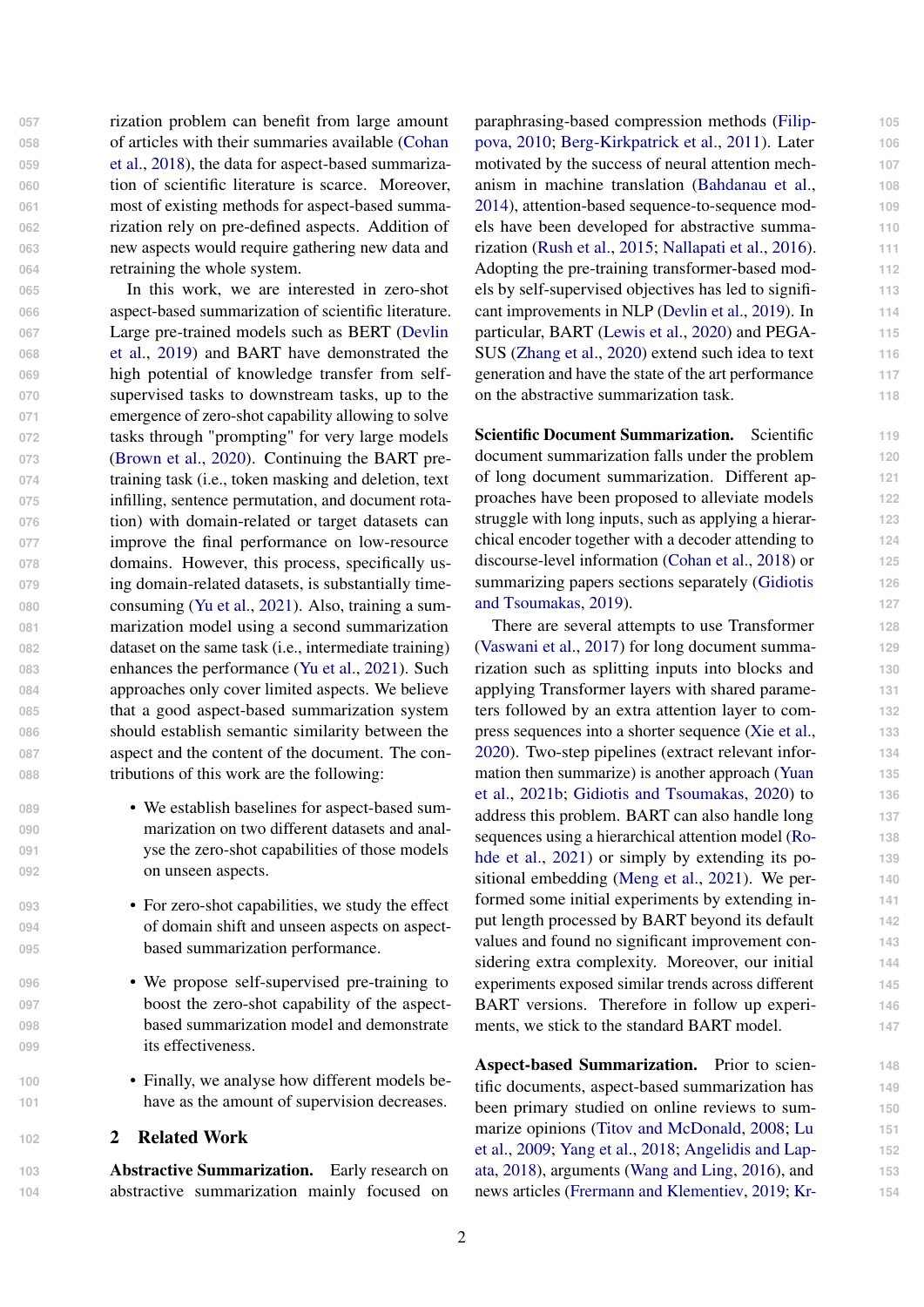<span id="page-2-0"></span>

|          | # Samples (Aspect, Document)                   |                                 |                 |    |       |  |  |  |  |
|----------|------------------------------------------------|---------------------------------|-----------------|----|-------|--|--|--|--|
|          | Train: 139.4K / Validation: 7.9K / Test: 8.1K  |                                 |                 |    |       |  |  |  |  |
| PubMed   |                                                | <b>Average Length (# Words)</b> |                 |    |       |  |  |  |  |
|          |                                                |                                 | Documents: 3.5K |    |       |  |  |  |  |
|          |                                                | Summaries:                      |                 |    |       |  |  |  |  |
|          | Intro.                                         | Objectives Methods Results      |                 |    | Conc. |  |  |  |  |
|          | 53                                             | 38                              | 76              | 94 | 40    |  |  |  |  |
|          | # Samples (Aspect, Document)                   |                                 |                 |    |       |  |  |  |  |
|          | Train: 182.4K/ Validation: 23.7K / Test: 23.7K |                                 |                 |    |       |  |  |  |  |
|          | <b>Average Length (# Words)</b>                |                                 |                 |    |       |  |  |  |  |
| FacetSun | Documents: 6.6K                                |                                 |                 |    |       |  |  |  |  |
|          |                                                | Summaries:                      |                 |    |       |  |  |  |  |
|          |                                                | Objectives Methods Results      |                 |    | Value |  |  |  |  |
|          |                                                | 53                              | 49              | 66 | 46    |  |  |  |  |

Table 1: Statistics of the PubMed and FacetSum aspectbased scientific summarization datasets.

 [ishna and Srinivasan,](#page-8-12) [2018\)](#page-8-12). PMC-SA [\(Gidiotis](#page-8-8) [and Tsoumakas,](#page-8-8) [2019\)](#page-8-8) leverages structured scien- tific abstracts for structured summarization over three sections. In particular, FacetSum [\(Meng et al.,](#page-9-3) [2021\)](#page-9-3), an aspect-based scientific document sum- marization, has been collected using the structured outline of the scientific papers crawled from the Emerald database. It covers a wide range of do- mains but mainly includes marketing, management, education, and economics.

 Training separated models per aspects [\(Hayashi](#page-8-13) [et al.,](#page-8-13) [2020\)](#page-8-13) is not preferable within the zero-shot setting. To integrate the representations of aspect words and input sequences, specific attention mech- anism over aspects is used for RNN-based net- works [\(Yang et al.,](#page-9-13) [2018\)](#page-9-13), pointer-generator net- [w](#page-8-11)orks [\(Krishna and Srinivasan,](#page-8-12) [2018;](#page-8-12) [Frermann](#page-8-11) [and Klementiev,](#page-8-11) [2019\)](#page-8-11), and Transformer [\(Xie et al.,](#page-9-8) [2020\)](#page-9-8). Simple concatenating aspects with docu- ments is a straightforward method result in promis- ing performance using BERT [\(Xu and Lapata,](#page-9-15) [2021\)](#page-9-15) and BART [\(Meng et al.,](#page-9-3) [2021;](#page-9-3) [Tan et al.,](#page-9-16) [2020;](#page-9-16) [Su et al.,](#page-9-17) [2021\)](#page-9-17). In this work, we follow this direction and study to what extent such models are robust to new aspects and domain shift.

 Zero-Shot Summarization [Hua and Wang](#page-8-14) [\(2017\)](#page-8-14) combine in-domain and out-of-domain datasets to improve abstractive summarization on small data. While [Magooda and Litman](#page-9-18) [\(2020\)](#page-9-18) propose a template-based data synthesis method to incorporate into training that improves the small dataset abstractive summarization. [Coavoux et al.](#page-8-15) [\(2019\)](#page-8-15) study an entire unsupervised aspect-based abstractive summarization approach but it is dif- ficult to extend this work to predefined aspects. Recently, AdaptSum [\(Yu et al.,](#page-9-4) [2021\)](#page-9-4) leverages

the idea of a second pre-training on BART. They **191** compare intermediate training using a second sum- **192** marization dataset with continuing the BART pre- **193** training using two pre-training approaches: a time- **194** consuming domain-adaptive pre-training (using **195** a corpus related to the target domain) and task- **196** adaptive pre-training (using the unlabeled target **197** domain). They show intermediate training sur- **198** passes continuing the BART pre-training. Similar **199** to our idea of using task-specific self-supervised **200** pre-training, self-supervised generic summaries ex- **201** tracted from the first sentences of Wikipedia docu- **202** [m](#page-10-1)ents [\(Fabbri et al.,](#page-8-16) [2021\)](#page-8-16) and news articles [\(Zhu](#page-10-1) **203** [et al.,](#page-10-1) [2021\)](#page-10-1) are used to pre-train summarization **204** models for social media, patent document, and **205** news summarization tasks. To the best of our **206** knowledge, our paper is the first study investigating **207** zero-shot aspect-based summarization. **208**

# 3 Methods **<sup>209</sup>**

In this section, we first present how we formulate **210** the aspect-based summarization problem relying **211** on BART pre-trained model. Then, we propose **212** a method to use unlabeled data for an additional **213** self-supervised pre-training step to improve the **214** zero-shot performance. **215**

#### 3.1 Aspect-Based Summarization **216**

Given an aspect phrase  $A = \{A_1, A_2, ..., A_K\}$ containing K words, and a document  $D =$  $\{W_1, W_2, ..., W_N\}$  containing N words, the aspect-based summarization task aims to summarize D into summary  $S = \{S_1, S_2, ..., S_M\}$  with respect to aspect  $A$  using an autoregressive summarization model  $S_{t+1} = Model(S_t, X = \{D, A\})$ for  $t = \{0, ..., M-1\}$ . We use BART, a pretrained model combining bidirectional and autoregressive transformers, to encode documents and aspects together and generate aspect-based summaries. To combine aspects and documents as input  $X$ , we concatenate  $A$  to the beginning of  $D$ with the following format:

$$
X =  ~~\{A_1, ..., A_K\} < /s> \{W_1, ..., W_N\}~~
$$

where  $\langle s \rangle$  and  $\langle s \rangle$  are the beginning of sen-<br>217 tence, and separation tokens, respectively. Finally, **218** we train the model with cross-entropy loss function **219** similar to a generic summarization task. 220

# <span id="page-2-1"></span>3.2 Self-Supervised Training **221**

A model is able to extend its prediction to unseen **222** aspects only if it is able to make a semantic connec- **223**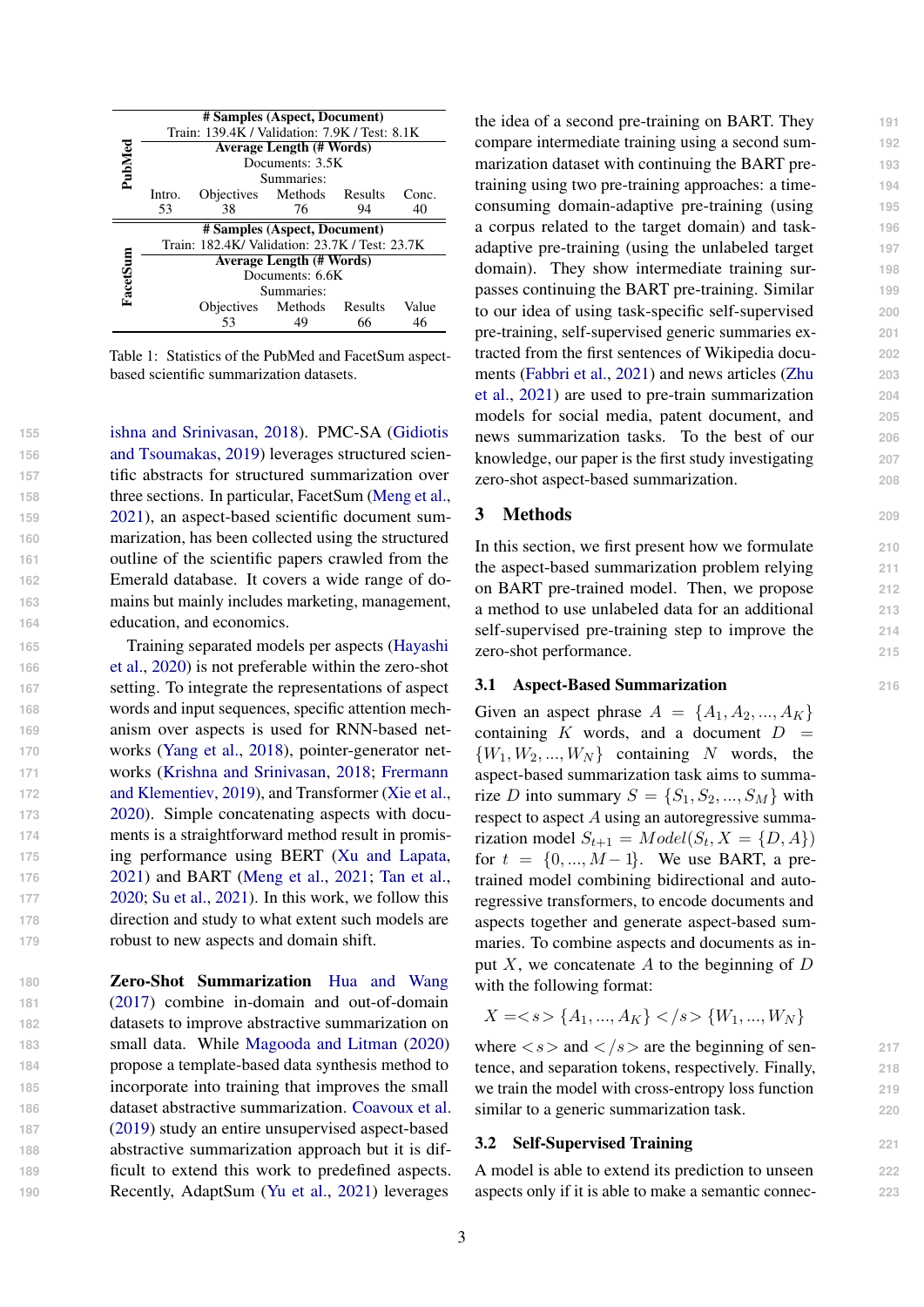tion between the aspect and the content of the doc- ument. In order to make such connection stronger, the model needs larger and more varied amount of samples than what existing aspect-based datasets make available. In order to extend it, we propose self-supervised pre-training on section and subsec- tion headings from the full articles. We assume headings are phrases conveying the central topic of sections and are good alternatives for aspects.

 We propose to extract self-supervised samples from the training set of the PubMed and FacetSum datasets. Figure [1](#page-0-2) briefly explains our extraction method. We use the sections and subsections head- ings as aspect words and phrases. We assign sen- tences in the corresponding sections or subsections as target summary for each aspect. We truncate the sentences up to a word finishes after the 300th char- acter. Then, we pre-train BART with the extracted dataset using the same cross-entropy loss function we use for training the final summarization task.

 We assume training a model to generate rele- vant sentences conditioned on an aspect (section heading) and a document can improve the model to learn the concept of aspect and conditional text gen- eration and learn representations better for diverse aspects together with documents. In other words, instead of directly training on labelled aspect-based summarization, we train the model indirectly using a self-supervised approach.

## **<sup>253</sup>** 4 Datasets

 [F](#page-9-3)or our experiments, we consider FacetSum [\(Meng](#page-9-3) [et al.,](#page-9-3) [2021\)](#page-9-3), a faceted (aspect-based) summariza- tion benchmark built on Emerald journal articles. In addition, inspired by FacetSum, we process PubMed [\(Cohan et al.,](#page-8-0) [2018\)](#page-8-0) and convert it into a large aspect-based scientific document summa- rization dataset. We scraped the PubMed website to collect the structured abstracts corresponding to the documents in the PubMed summarization dataset. We leverage the structured format of pa- pers abstracts on their web-page to extract five as- pects: *introduction*, *objectives*, *methods*, *results*, and *conclusion*. Note, we manually checked the extracted aspects and set rules to converted differ- ent spellings, typos, and representations (e.g., *in- tro*→*introduction*, *method*→*methods*) into the five standard aspects. Table [1](#page-2-0) shows the datasets statis- tics. We slightly change the aspects in FacetSum to make it more similar to our dataset and make it posand A synchion. The function of the physical state and the state of the state of the state of the state of the state of the state of the state of the state of the state of the state of the state of the state of the state

<span id="page-3-0"></span>

Figure 2: Histogram of 50 most frequent aspects in the self-supervised samples for PubMed<sup>\*</sup> (top) and FacetSum<sup>\*</sup> (bottom). PubMed<sup>\*</sup> has [150069, 1452, 214, 33] unique aspects with frequency of higher than [1, 10, 100, 1000] while FacetSum<sup>\*</sup> has [96525, 841, 120, 21] unique aspects. Aspects removed from the NoOverlap variants of the datasets are highlighted in red.

*method*→*methods*, *findings*→*results*). This newly **274** created dataset will be released to boost work on **275** aspect-based summarization and improve repro- **276** ducibility of the results. **277**

For self-supervised pre-training step we cre- **278** ate two self-supervised datasets:  $PubMed^*$  and 279 *FacetSum*<sup>⋆</sup> , from PubMed and FacetSum aspect **280** based summarization datasets as described in **281** section 3.2. PubMed<sup>\*</sup> and FacetSum<sup>\*</sup> contain 282 658K and 279K samples and over 150K and **283** 96K unique aspects, respectively. PubMed pa- **284** pers contain more section and subsection head- **285** ings. Additional dataset PubMed<sup>\*</sup>-NoOverlap and 286 FacetSum<sup>\*</sup>-NoOverlap are the variants of PubMed<sup>\*</sup> and FacetSum<sup>\*</sup> respectively where we exclude 288 headings (aspects) that overlap with the main as- **289** pects (shown by red in Figure [2\)](#page-3-0). PubMed<sup>\*</sup>-NoOverlap and FacetSum<sup>\*</sup>-NoOverlap contain 291 420K and 234K training samples, respectively. Fig- **292** ure [2](#page-3-0) shows the distribution of top 50 frequent **293** aspects from PubMed<sup>\*</sup> and FacetSum<sup>\*</sup> . **294**

**287**

- **290**

# 5 Experiments and Results **<sup>295</sup>**

In this section, we first explain model hyper- **296** parameters. Then, we discuss different experimen- **297** tal setups and analyze results. **298**

We rely on BART base model available through **299**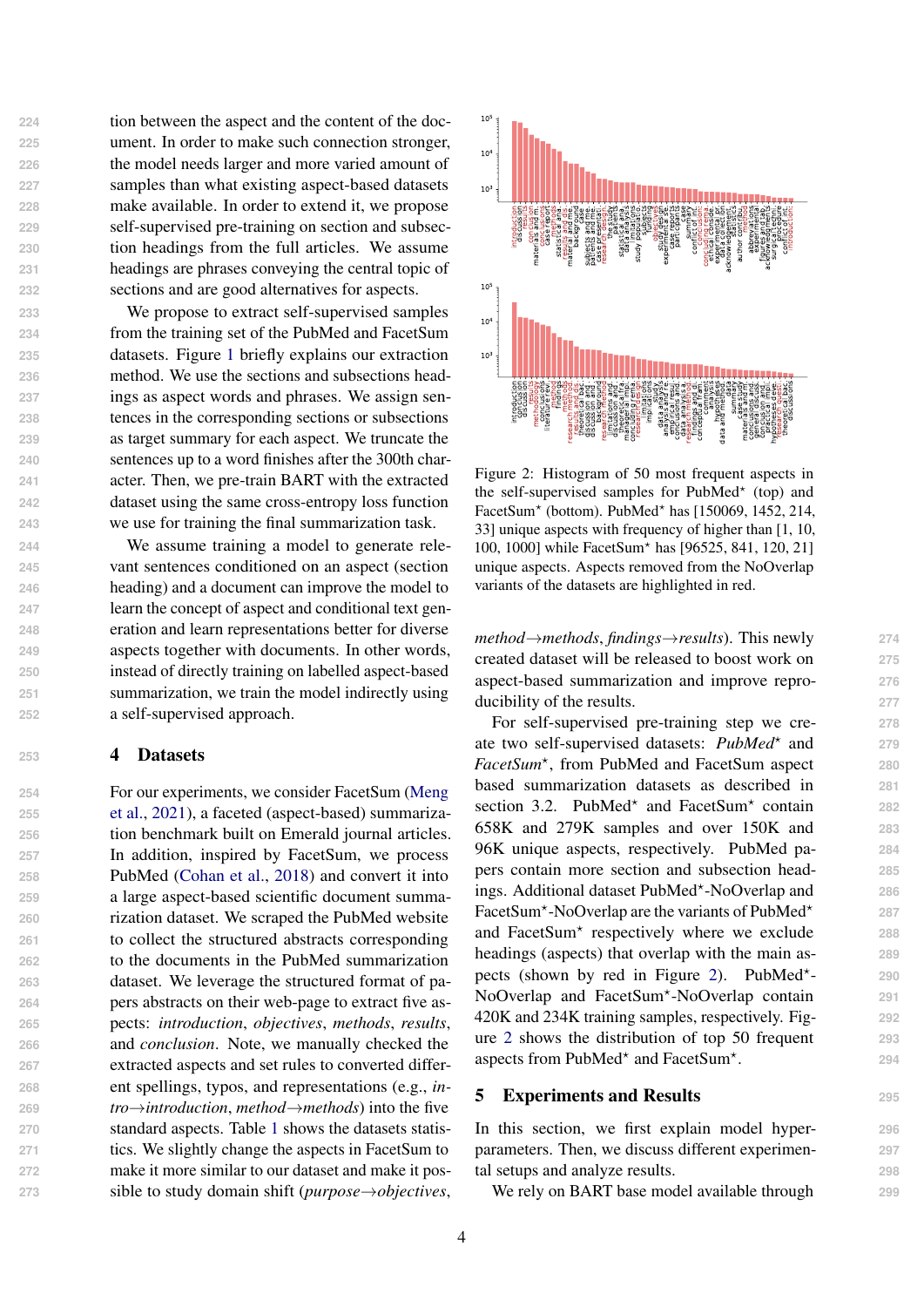<span id="page-4-0"></span>

|                    | Model                          | <b>R-1</b> | $R-2$ | $R-I$ |
|--------------------|--------------------------------|------------|-------|-------|
| PubMed<br>Generic  | Discourse (Cohan et al., 2018) | 38.93      | 15.37 | 35.21 |
|                    | PEGASUS (Zhang et al., 2020)   | 39.98      | 15.15 | 25.23 |
|                    | BART                           | 45.04      | 18.45 | 40.62 |
|                    | Greedy Extractive (Oracle)     | 56.61      | 39.23 | 47.58 |
|                    | BART                           | 39.03      | 18.47 | 34.10 |
| PubMed             | BART-Independent†              | 38.91      | 18.21 | 33.89 |
|                    | <b>BART Shuffle Aspects</b>    | 24.21      | 6.18  | 19.86 |
|                    | BART (Meng et al., 2021)       | 45.49      | 18.10 | 42.74 |
| FaceSum<br>Generic | BART-Facet (Meng et al., 2021) | 49.29      | 19.60 | 45.76 |
|                    | BART                           | 49.98      | 19.89 | 46.68 |
|                    | Greedy Extractive (Oracle)     | 51.87      | 32.09 | 41.55 |
|                    | BART (Meng et al., 2021)       | 23.27      | 10.31 | 20.29 |
|                    | BART-Facet (Meng et al., 2021) | 37.97      | 15.17 | 32.08 |
| FacetSum           | BART                           | 36.97      | 15.50 | 31.48 |
|                    | BART-Independent†              | 36.77      | 15.26 | 31.23 |
|                    | <b>BART Shuffle Aspects</b>    | 28.18      | 6.94  | 22.71 |

Table 2: Baselines and the state of the art performance on PubMed and FacetSum generic and aspect-based summarization evaluation sets. Results for the models with  $\dagger$  are averaged over all aspects. Results reported by [Meng et al.](#page-9-3) [\(2021\)](#page-9-3) are based on a BART model extended to 10,000 tokens

 HuggingFace's Transformers library [\(Wolf et al.,](#page-9-19) [2019\)](#page-9-19). It is then trained for each of the tasks/datasets we tackle. Fine-tuning is done on 1 GPU (NVIDIA V100), with batch size of 64 (8 training samples per GPU and 8 gradient accumu- lation steps). We train the model for 10 epochs (2 epochs for self-supervised pre-training) with a learning rate of 3e − 4 and 500 warm-up steps and set the maximum input length to 1024, the BART official length.

#### <span id="page-4-2"></span>**310** 5.1 Baselines Experiments

 System performance is evaluated with the ROUGE metric [\(Lin and Hovy,](#page-8-17) [2003\)](#page-8-17). Table [2](#page-4-0) reports R-1, R-2 and R-L scores, measuring the N-gram overlap between the reference and generated summaries, for different baseline models evaluated on PubMed and FacetSum datasets. The first part of the table reports the results on the generic summarization task (summarizing documents into full abstracts) for a sanity check and compare the ROUGE scores between *off-the-shelf* BART model, as well as the BART model fine-tuned on PubMed or FacetSum 22 dataset.<sup>3</sup> For aspect-based summarization we con-sider following baselines:

tion oracle using the greedy extractive [\(Nal-](#page-9-20) **325** [lapati et al.,](#page-9-20) [2017\)](#page-9-20) method. We calculate the **326** ROUGE-N scores (R-1, R-2, and R-L) be- **327** tween every sentence in a document and the **328** reference aspect-based summaries to find top **329** sentences with the highest scores for each doc- **330** ument. Next, the best set of top sentences in **331** terms of ROUGE-N scores is selected per doc- **332** ument, and then scores are aggregated for all **333** samples. The same score chooses sentences 334 for each ROUGE-N score oracle. **335**

- *BART*: BART model fine-tuned on the aspect- **336** based summarization task containing all the **337** available aspects. **338**
- *BART-Independent*: BART model trained on **339** each aspect independently; we report an aver- **340** age performance across all the aspects. Note **341** that this baseline is not applicable in zero-shot **342** settings. 343
- *BART-Shuffle*: We evaluate the BART gener- **344** ated aspect-based summaries generated from **345** a wrong aspect (input document is the same **346** but aspects' summaries are replaced randomly, **347** e.g., *objectives*→*methods*). This baseline **348** serves as a lower-bound of aspect-based sum- **349** marization performance. **350**

Table [2](#page-4-0) shows the baseline results of the generic **351** and aspect-based summarization models. As **352** expected, *greedy extractive* establishes a maxi- **353** mum oracle extractive summarization performance. **354** BART slightly surpasses *BART-Ind*, showing that **355** training all aspects together results in a better per- **356** formance. Also, independent training is not appli- **357** cable in the zero-shot setups. *BART-Shuffle* per- **358** forms significantly worse than the other models. **359** It indicates that the aspects belonging to a spe- **360** cific paper still demand significantly different sum- **361** maries. Such a model primarily generates generic **362** summaries rather than aspect-related summaries. **363**

Tables [3](#page-5-0) and [4](#page-5-1) report the performance in terms of **364** different aspects. In both datasets, *objective*-aspect **365** reaches the best ROUGE scores while the perfor- **366** mance drops for *results*, *conclusion*, and *value* as- **367** pects. Similar phenomenon has been observed by **368** [Meng et al.](#page-9-3) [\(2021\)](#page-9-3) and can possibly happen due **369** to fact that information needed for summarizing **370** *results*, *conclusion*, and *value* are mostly spread at **371** the end of papers while information about *objec-* **372** *tives* is skewed toward the beginning of the papers. **373**

**<sup>324</sup>** • *Greedy extractive*: an extractive summariza-

<span id="page-4-1"></span> $3$ We use the BART model with a length of 1024. We experimented with longer BART models (extending the BART positional embedding to 2,048 and 4,096 tokens) as well as PE-GASUS. However, We did not see a significant difference, and therefore we continued all the experiments with the standard BART model.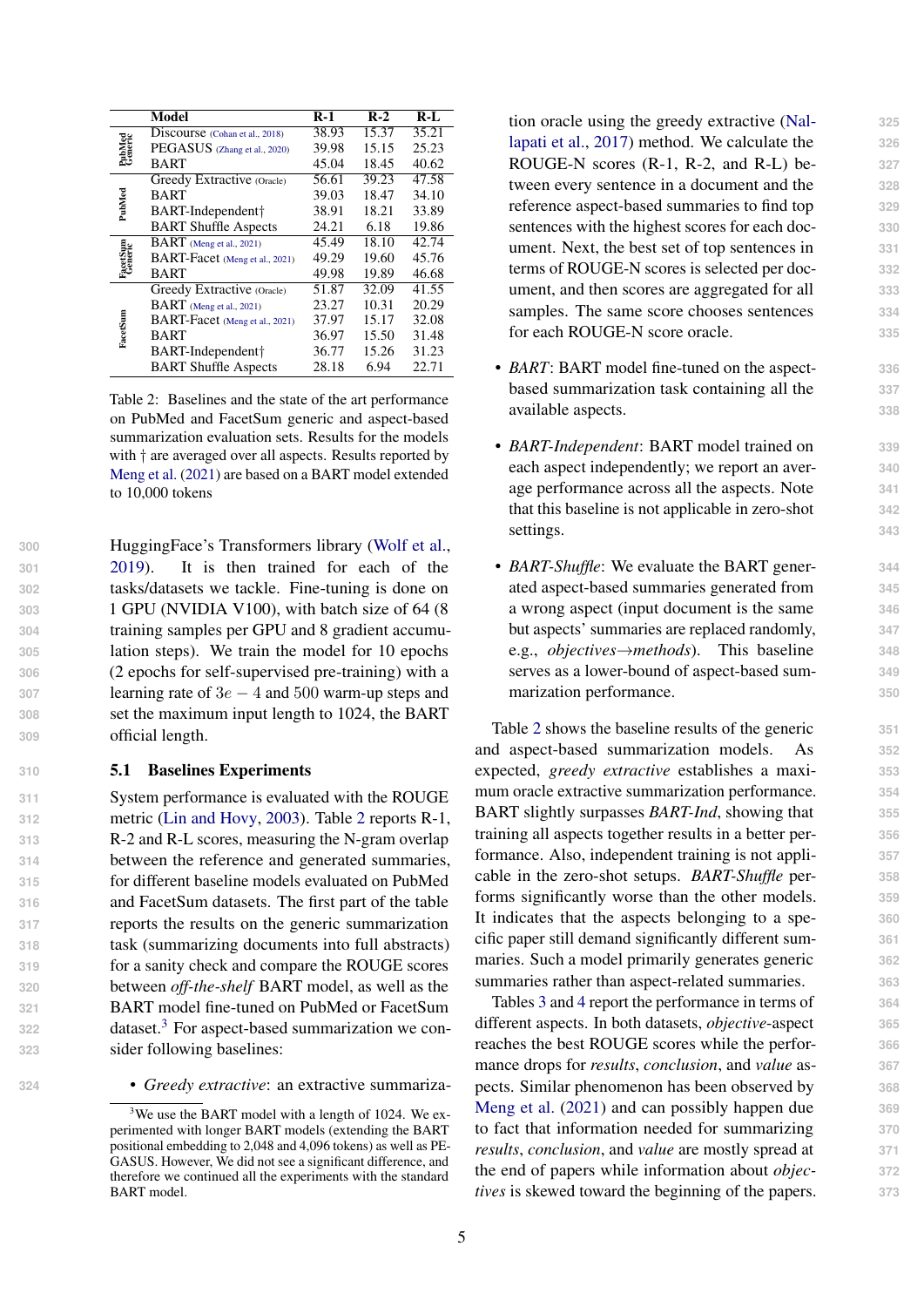<span id="page-5-0"></span>

| Model            | <b>Introduction</b> | <b>Objectives</b> | Methods           | Results           | Conclusion        |
|------------------|---------------------|-------------------|-------------------|-------------------|-------------------|
| Greedy-Ext.      | 55.54/38.51/47.09   | 57.86/37.94/49.65 | 57.86/37.94/49.65 | 56.59/40.00/46.09 | 61.08/44.88/53.81 |
| <b>RART</b>      | 40.66/22.12/36.18   | 51.45/31.79/46.09 | 40.78/19.08/35.84 | 34.73/12.91/30.69 | 34.03/14.11/28.17 |
| RART-Ind         | 40 76/22 03/36 22   | 51 11/31 09/45 44 | 41.01/19.26/35.99 | 34.16/12.40/30.10 | 33.95/13.76/28.13 |
| <b>BART-Shuf</b> | 26.14/07.14/21.63   | 27.94/08.51/22.04 | 24.07/06.14/19.86 | 20.16/04.08/17.08 | 24.67/05.78/19.79 |

Table 3: Baseline and SOTA performance on the PubMed aspect-based summarization dataset (R-1/R-2/R-L).

<span id="page-5-1"></span>

| Model                          | <b>Objectives</b> | <b>Methods</b>    | <b>Results</b>    | Value             |
|--------------------------------|-------------------|-------------------|-------------------|-------------------|
| Greedy-Ext.                    | 54.94/34.27/44.54 | 49.27/29.82/39.18 | 53.25/34.35/42.49 | 50.18/29.97/40.33 |
| BART (Meng et al., 2021)       | 46.74/27.09/41.21 | 23.66/07.92/20.53 | 16.39/04.63/14.33 | 06.30/01.62/05.07 |
| BART-Facet (Meng et al., 2021) | 48.65/27.72/42.55 | 33.49/11.01/28.07 | 34.46/10.49/28.98 | 35.27/11.44/28.70 |
| <b>BART</b>                    | 48.83/29.10/43.46 | 32.79/11.71/27.64 | 32.67/10.21/27.43 | 33.58/10.98/27.38 |
| BART-Ind.                      | 48.77/28.92/43.31 | 32.59/11.61/27.39 | 32.26/09.80/26.96 | 33.47/10.73/27.26 |
| BART-Shuf.                     | 32.52/09.75/26.34 | 25.86/05.71/20.96 | 25.76/05.61/20.83 | 28.48/06.63/22.79 |

Table 4: Baseline and SOTA performance on the FacetSum aspect-based summarization dataset (R-1/R-2/R-L).

<span id="page-5-2"></span>

| <b>PubMed</b>                        |                          |       |           |       | FacetSum                                 |                          |       |       |       |  |
|--------------------------------------|--------------------------|-------|-----------|-------|------------------------------------------|--------------------------|-------|-------|-------|--|
| Pre-Train                            | Train                    | $R-1$ | $R-2$     | $R-I$ | Pre-Train<br><b>Train</b>                |                          |       | $R-2$ | $R-L$ |  |
|                                      |                          |       |           |       | Unlabelled Data                          |                          |       |       |       |  |
| PubMed <sup><math>\star</math></sup> | $\overline{\phantom{0}}$ | 30.76 | 11<br>.64 | 26.16 | FacetSum <sup>*</sup>                    | ۰                        | 28.18 | 7.60  | 23.54 |  |
| $PubMed^*$ (No Overlap)              | $\overline{\phantom{0}}$ | 29.70 | 10.93     | 25.20 | $Factor^*$ (No Overlap)                  | $\overline{\phantom{0}}$ | 26.90 | 6.67  | 22.45 |  |
| FacetSum <sup>*</sup>                |                          | 28.68 | 9.79      | 24.30 | PubMed <sup><math>\star</math></sup>     |                          | 27.24 | 7.01  | 22.34 |  |
|                                      |                          |       |           |       | Unlabelled & Out-Of-Domain Labelled Data |                          |       |       |       |  |
|                                      | FacetSum                 | 28.89 | 10.20     | 24.52 |                                          | PubMed                   | 31.03 | 10.04 | 25.75 |  |
| PubMed <sup><math>\star</math></sup> | FacetSum                 | 31.31 | 11.53     | 26.79 | FacetSum <sup>*</sup>                    | PubMed                   | 31.67 | 10.34 | 26.25 |  |
| PubMed <sup>*</sup> (No Overlap)     | FacetSum                 | 30.37 | 10.68     | 25.69 | $Factor^*$ (No Overlap)                  | PubMed                   | 31.17 | 10.10 | 25.90 |  |
| FacetSum <sup>*</sup>                | FacetSum                 | 28.92 | 10.12     | 24.46 | PubMed <sup>*</sup>                      | PubMed                   | 30.48 | 9.48  | 25.29 |  |

Table 5: Performance on the PubMed and FacetSum aspect-based summarization dataset when no labelled data is available or only out-of-domain data is available for intermediate training. PubMed<sup>\*</sup> and FacetSum<sup>\*</sup> are the self-supervised datasets for pre-training.

 The performance drop could be also due to the fact that we truncate documents into a maximum se- quence length (1024 tokens) required by default BART architecture.

#### **378** 5.2 Zero-Shot Experiments

 Zero-shot experiments are reported in Table [5.](#page-5-2) We define different experimental setups concerning the dataset used for the pre-training and training phase. To be a zero-shot experiment, a model cannot be trained on in-domain labelled dataset. However, it can be pre-trained on the same unla-**beled in-domain dataset (PubMed\* or FacetSum\*)**  in the self-supervised approach. This is a real- life practical case where there are numerous un- labeled datasets and no labelled samples. As shown in Table [5,](#page-5-2) the best performance on both datasets belongs to the case that the model is pre-trained on the same but unlabeled dataset, 392 PubMed<sup>\*</sup> or FacetSum<sup>\*</sup>, and fine-tuned the other dataset, PubMed or FacetSum. Also, in-domain pre-training can improve the performance of mod- els that have later an intermediate-training step. This experiment shows that pre-training models

using our proposed self-supervised approach by **397** the unlabeled in-domain dataset is a promising ap- **398** proach to improve zero-shot performance. Inter- **399** estingly, the models pre-trained on the PubMed<sup> $\star$ </sup> dataset performs drastically better on the PubMed **401** dataset than the model, which is only fine-tuned on  $402$ FacetSum<sup>\*</sup> while this does not hold for the same 403 case on the FacetSum experiment. We hypothesize **404** that it might be due to the significantly larger size **405** of the PubMed<sup>\*</sup> dataset (658K) compared to the 406 FacetSum<sup>\*</sup> dataset (279K). It is also promising that 407 pre-trained models with no overlapping with the **408** target aspect perform quite well. Such cases sim- **409** ulate the entirely new and unseen aspects in real **410** scenarios. **411** 

**400**

# 5.3 Leave-One-Out Experiments **412**

This section studies leave-one-out experiments, **413** aiming to investigate performance on unseen as- **414** pects within the same domain. We fine-tune BART **415** for aspect-based summarization on all aspects ex- **416** cept one that is left out for evaluation. We repeat **417** the experiments for all the aspects available within **418** our dataset. Table [6](#page-6-0) reports the results for this ex- **419**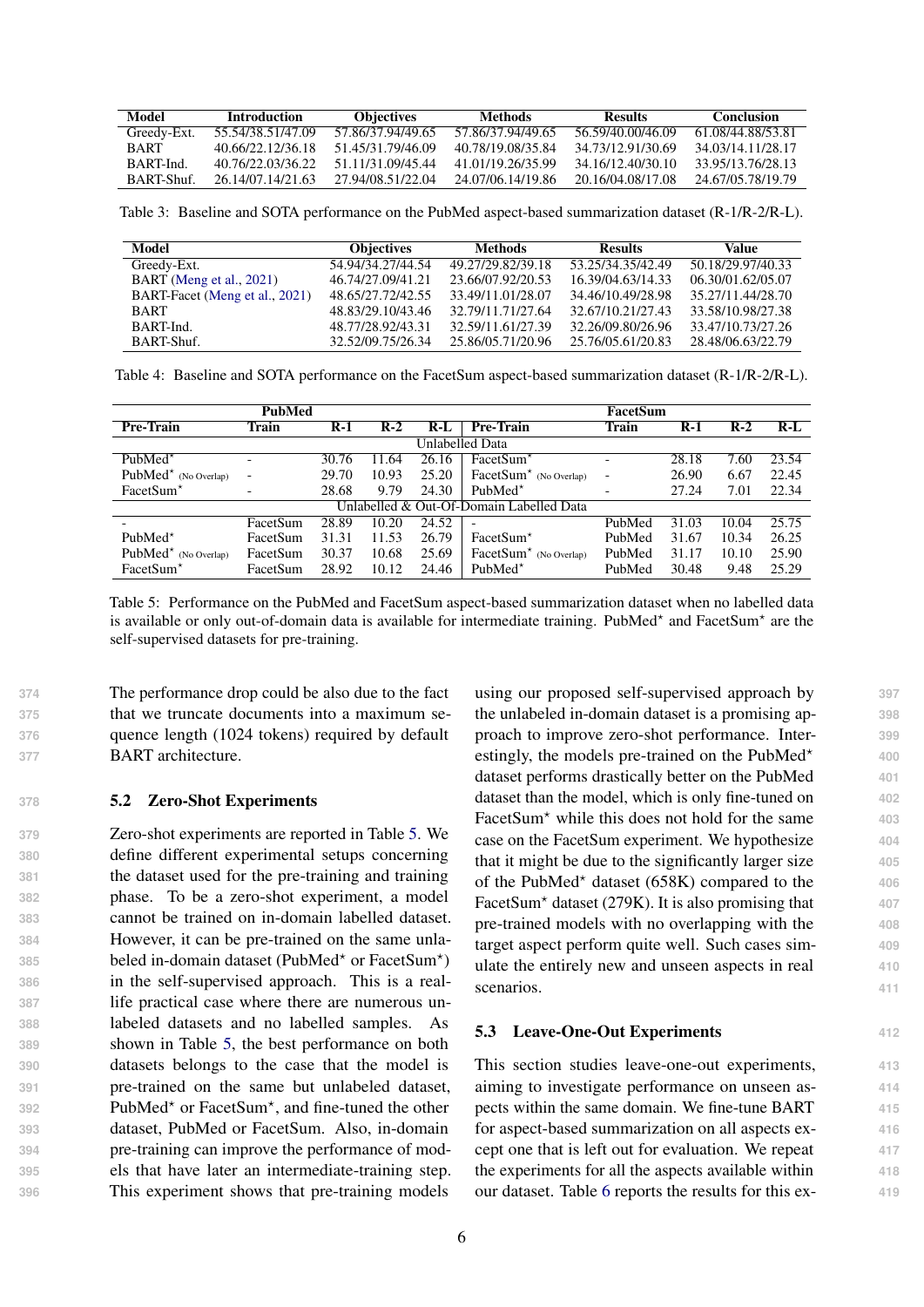<span id="page-6-0"></span>

|                  |                    |              |       | <b>PubMed</b> |       |       | FacetSum |       |
|------------------|--------------------|--------------|-------|---------------|-------|-------|----------|-------|
| <b>Pre-Train</b> | Train              | <b>Test</b>  | $R-1$ | $R-2$         | R-L   | $R-1$ | $R-2$    | $R-L$ |
| Х                | All - Introduction | Introduction | 30.88 | 11.65         | 25.66 |       |          |       |
|                  | All - Introduction | Introduction | 40.07 | 21.22         | 35.5  |       |          |       |
| ✓✓               | All - Introduction | Introduction | 38.76 | 20.29         | 33.86 |       |          |       |
| Х                | All - Objectives   | Objectives   | 28.97 | 8.97          | 22.99 | 29.08 | 8.33     | 23.87 |
| ✓                | All - Objectives   | Objectives   | 34.28 | 14.26         | 28.06 | 36.28 | 12.92    | 29.74 |
| ✓✓               | All - Objectives   | Objectives   | 30.69 | 10.60         | 24.84 | 29.15 | 8.28     | 23.77 |
| Х                | All - Methods      | Methods      | 25.68 | 7.03          | 21.10 | 27.32 | 6.59     | 22.16 |
|                  | All - Methods      | Methods      | 27.28 | 7.70          | 22.23 | 28.13 | 6.84     | 22.79 |
| ✓✓               | All - Methods      | Methods      | 27.41 | 7.89          | 22.8  | 28.07 | 6.59     | 22.63 |
| X                | All - Results      | Results      | 21.28 | 4.68          | 17.92 | 23.82 | 5.25     | 19.47 |
|                  | All - Results      | Results      | 22.86 | 5.05          | 19.51 | 23.07 | 4.80     | 18.90 |
| ✓✓               | All - Results      | Results      | 21.12 | 4.67          | 17.79 | 24.22 | 5.28     | 19.83 |
| X                | All - Conclusion   | Conclusion   | 27.92 | 7.36          | 21.86 |       |          |       |
|                  | All - Conclusion   | Conclusion   | 31.23 | 9.17          | 24.73 |       |          |       |
| ✓✓               | All - Conclusion   | Conclusion   | 30.03 | 8.13          | 23.49 |       |          |       |
| Х                | All - Value        | Value        |       |               |       | 30.41 | 7.86     | 24.22 |
|                  | All - Value        | Value        |       |               | -     | 31.45 | 7.92     | 25.05 |
| ✓✓               | All - Value        | Value        |       |               |       | 29.25 | 7.41     | 23.52 |

Table 6: Leave-one-out experiment on the PubMed and FacetSum aspect-based summarization datasets. The models are trained on all aspects except the one which the model is tested on. ✗: no pre-training except the BART official pre-training. V: model is pre-trained on PubMed<sup>\*</sup> or FacetSum<sup>\*</sup> (in-domain). VV: model is pre-trained on PubMed<sup>\*</sup> (No Overlap) or FacetSum<sup>\*</sup> (No Overlap) (in-domain).

<span id="page-6-1"></span>

|                         |                                  | <b>PubMed</b> |       |                | FacetSum                 |                              |       |  |
|-------------------------|----------------------------------|---------------|-------|----------------|--------------------------|------------------------------|-------|--|
| <b>Pre-Train</b>        | <b>Paraphrased Aspect</b>        | $R-1$         | $R-2$ | $R-L$          | $R-1$                    | $R-2$                        | $R-L$ |  |
| $\overline{\mathsf{x}}$ | Introduction                     | 40.66         | 22.12 | 36.18          | $\overline{\phantom{a}}$ | $\overline{\phantom{0}}$     |       |  |
| Х                       | Introduction -> Background       | 27.98         | 9.34  | 23.62          | $\overline{\phantom{0}}$ |                              |       |  |
| Х                       | Introduction -> Context          | 30.37         | 11.92 | 25.95          |                          |                              |       |  |
| ✓                       | Introduction -> Background       | 41.47         | 22.48 | 36.79          |                          |                              |       |  |
| ✓                       | Introduction -> Context          | 40.28         | 21.58 | 35.64          |                          |                              |       |  |
| $\overline{\mathsf{x}}$ | <b>Objectives</b>                | 51.45         | 31.79 | 46.09          | 48.83                    | 29.10                        | 43.46 |  |
| Х                       | Objectives -> Objective          | 51.37         | 31.66 | 46.03          | 48.91                    | 29.17                        | 43.52 |  |
| Х                       | Objectives -> Purpose            | 36.03         | 15.93 | 29.84          | 46.70                    | 26.11                        | 41.11 |  |
| Х                       | Objectives -> Aims               | 28.89         | 9.29  | 23.02          | 30.95                    | 9.64                         | 25.34 |  |
| $\checkmark$            | Objectives -> Objective          | 51.10         | 31.39 | 45.60          | 48.51                    | 28.81                        | 43.14 |  |
| ✓                       | Objectives -> Purpose            | 49.77         | 29.92 | 44.09          | 48.28                    | 28.46                        | 42.88 |  |
| ✓                       | Objectives -> Aims               | 42.67         | 22.99 | 36.72          | 45.19                    | 24.82                        | 39.55 |  |
| $\overline{\mathsf{x}}$ | Methods                          | 40.78         | 19.08 | 35.84          | 32.79                    | 11.71                        | 27.64 |  |
| Х                       | Methods -> Method                | 40.67         | 18.75 | 35.753         | 32.94                    | 11.82                        | 27.73 |  |
| Х                       | Methods -> Materials and Methods | 40.84         | 19.16 | 35.82          | 32.98                    | 11.75                        | 27.82 |  |
| Х                       | Methods -> Research Design       | 34.82         | 14.23 | 29.74          | 32.68                    | 11.34                        | 27.41 |  |
| Х                       | Methods -> Methodology           | 40.88         | 19.13 | 35.90          | 32.92                    | 11.82                        | 27.81 |  |
| $\checkmark$            | Methods -> Method                | 41.13         | 19.24 | 36.07          | 32.85                    | 11.88                        | 27.69 |  |
| $\checkmark$            | Methods -> Materials and Methods | 40.58         | 19.05 | 35.58          | 32.77                    | 11.80                        | 27.69 |  |
| ✓                       | Methods -> Research Design       | 38.22         | 17.18 | 33.12          | 32.84                    | 11.81                        | 27.62 |  |
| ✓                       | Methods -> Methodology           | 40.82         | 19.24 | 35.75          | 32.77                    | 11.82                        | 27.62 |  |
| $\overline{\textsf{x}}$ | <b>Results</b>                   | 34.73         | 12.91 | 30.69          | 32.67                    | 10.21                        | 27.43 |  |
| Х                       | Results -> Result                | 34.42         | 12.73 | 30.30          | 32.46                    | 10.05                        | 27.21 |  |
| X                       | Results -> Discussion            | 23.57         | 7.09  | 20.09          | 26.12                    | 5.90                         | 21.25 |  |
| Х                       | Results $\rightarrow$ Finding    | 24.85         | 6.01  | 21.37          | 26.63                    | 6.40                         | 21.81 |  |
| ✓                       | Results -> Result                | 34.12         | 12.53 | 30.00          | 32.46                    | 9.98                         | 27.22 |  |
| ✓                       | Results -> Discussion            | 19.80         | 4.18  | 16.65          | 29.06                    | 7.82                         | 23.93 |  |
| ✓                       | Results -> Finding               | 29.11         | 9.24  | 25.29          | 32.46                    | 10.01                        | 27.20 |  |
| $\overline{\textsf{x}}$ | Conclusion                       | 34.03         | 14.11 | 28.17          |                          |                              |       |  |
| Х                       | Conclusion -> Conclusions        | 33.97         | 14.13 | 28.16          |                          |                              |       |  |
| ✓                       | Conclusion -> Conclusions        | 33.94         | 13.92 | 28.04          |                          | $\qquad \qquad \blacksquare$ |       |  |
| $\overline{\mathsf{x}}$ | Value -> Value                   |               |       | $\blacksquare$ | 33.58                    | 10.98                        | 27.38 |  |
| Х                       | Value -> Values                  |               |       |                | 32.24                    | 10.59                        | 26.98 |  |
| ✓                       | Value -> Values                  |               |       |                | 33.46                    | 10.99                        | 27.35 |  |

Table 7: Paraphrasing experiments performance on the PubMed and FacetSum aspect-based summarization datasets. In each section, we evaluate the model trained on all original aspects on a new paraphrased aspect, e.g., *introduction*→*background* reports the case when *introduction* summaries are assigned to *background*.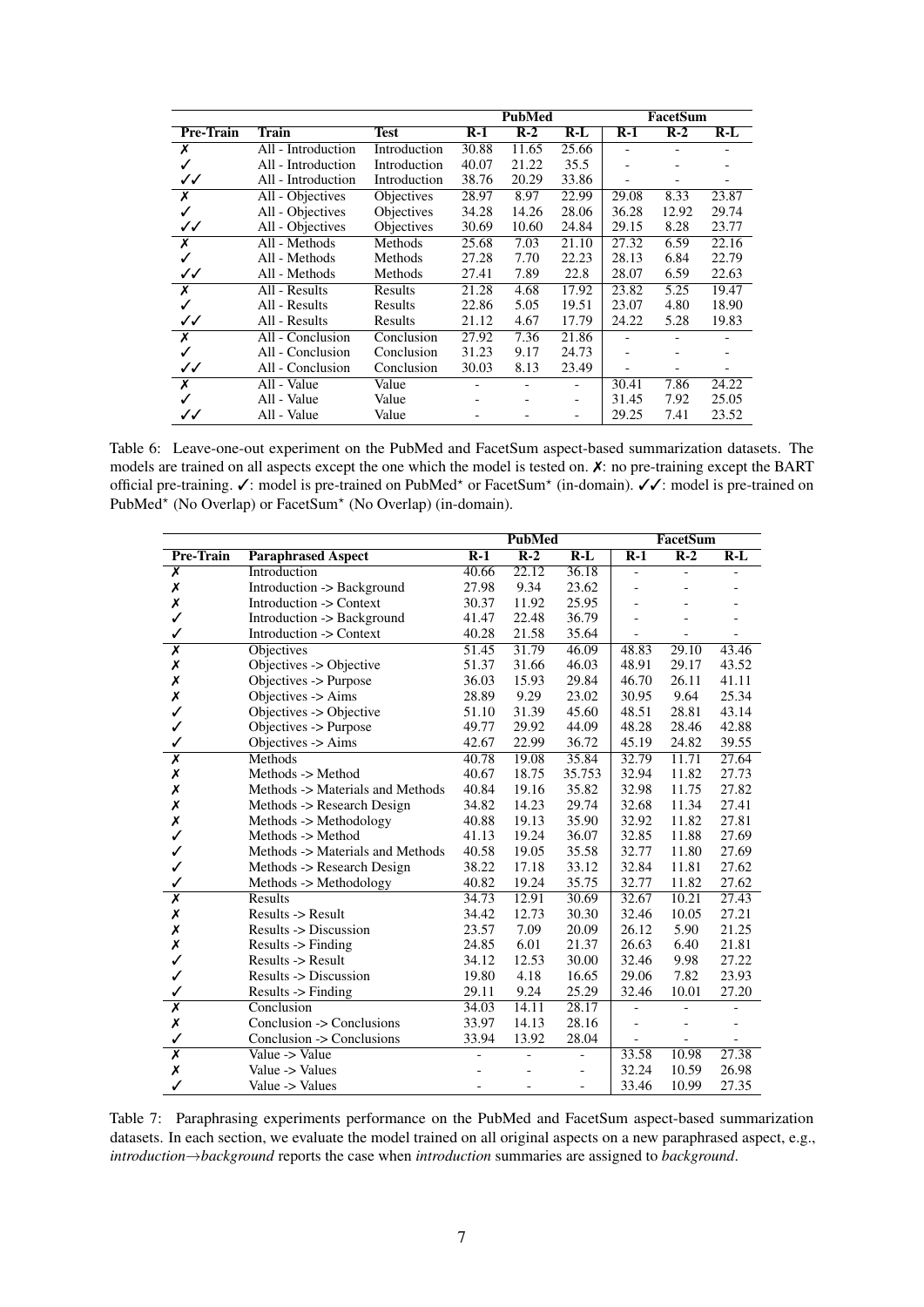<span id="page-7-0"></span>

Figure 3: Aspect-based summarization performance with limited supervised examples. Pre-training with in-domain and out-of-domain datasets significantly improves the low-resource training sample performance. Top: evaluation done on PubMed dataset, Bottom: evaluation is done on FacetSum dataset. ( —– *BART*, –•– BART + pre-trained on PubMed<sup>\*</sup>, -× – BART + pre*trained on FacetSum*<sup>⋆</sup> , - - - *BART fine-tuned on all samples*)

 periment for both PubMed and FacetSum datasets. We compare baseline model (✗) and models en- riched with self-supervised pre-training step as de- scribed in the section [3.2.](#page-2-1) The self-supervision pre-training can be done either on all the section headings (✓) or only on those non-overlapping with aspects of interest (✓✓). First, we note that zero-shot performance without self-supervised pre- training performs significantly worse compared to fully supervised models although it is still above random lower bound BART-Shuffle model (cf. ta- bles [3](#page-5-0) and [4\)](#page-5-1). The pre-training step allows to sig- nificantly improve this performance for most of the aspects. As shown, non-overlapping pre-training  $({\checkmark} {\checkmark})$  can also increase the performance in most of the cases except *results* and *value*. *introduction* and *objective* experience the most improvement. As discussed previously (section [5.1\)](#page-4-2) this could be due to the fact that information required to summarize these aspects are skewed toward the beginning of papers [\(Meng et al.,](#page-9-3) [2021\)](#page-9-3), and therefore is always within the input range of BART.

# **442** 5.4 Paraphrasing Experiments

 In this section, we study another zero-shot exper- iment in which the aspect word or phrase is para- phrased for evaluation. This experiment aims to understand to what extent a model can exploit se- mantic meaning of aspects to generate good sum- maries. Table [7](#page-6-1) reports results for this experiment comparing models with and without pre-training. As in the previous experiment, we see that the base- **450** line model (without pre-training) may suffer from a **451** significant drop when replacing the original aspect **452** with its alternative. However, it still performs bet- **453** ter than the random lower bound model (cf. tables **454** [3](#page-5-0) and [4\)](#page-5-1). Again, the pre-training step makes the **455** model more robust to aspects paraphrasing. This **456** is probably due to the fact that the model has been **457** exposed to a much richer and more scarce set of **458** aspects during pre-training, and therefore learned **459** to exploit better aspect phrases. **460**

# **5.5 Low Resource Experiments** 461

Our final experiment aims at evaluating the summa- **462** rization performance with limited supervised exam- **463** ples. For this, we train BART on the first 10, 100, **464** 1K, 10K, and 100K training samples from each **465** dataset. We repeat the experiments with the BART **466** models pre-trained on the PubMed\* and FacetSum\* self-supervised datasets. Figure [3](#page-7-0) plots the learn- **468** ing curves behaviour of different models as the **469** amount of supervision grows. We see that models **470** with self-supervised pre-training consistently sur-  $471$ pass the baseline model. This superiority is much **472** more significant in the few-shot cases, but the dif- **473** ferences fade as more training samples is available. **474** As expected, the models pre-trained on in-domain **475** datasets perform better than the out-domain pre- **476** trained models. **477**

**467**

## 6 Conclusion **<sup>478</sup>**

In this paper, we studied the problem of zero- **479** shot aspect-based summarization of scientific docu- **480** ments. We established various experimental setups **481** to investigate the effect of additional pre-training **482** and intermediate training on the zero-shot perfor- **483** mance with respect to domain-shift and unseen aspects. We proposed a self-supervised approach to **485** pre-train the model using unlabeled target datasets. **486** Results indicate that additional pre-training on the **487** target dataset followed by intermediate training re- **488** sults in the best zero-shot performance. 489

We established leave-one-out and paraphrasing **490** experimental setups to simulate the practical case **491** of facing unseen aspects and showed the promis- **492** ing effect of additional self-supervised pre-training. **493** Our proposed pre-training step improves the per- **494** formance in the few-shot settings. **495**

Investigating the effect of pre-training in terms **496** of semantics evaluation scores can be done in the **497 future.** 498

8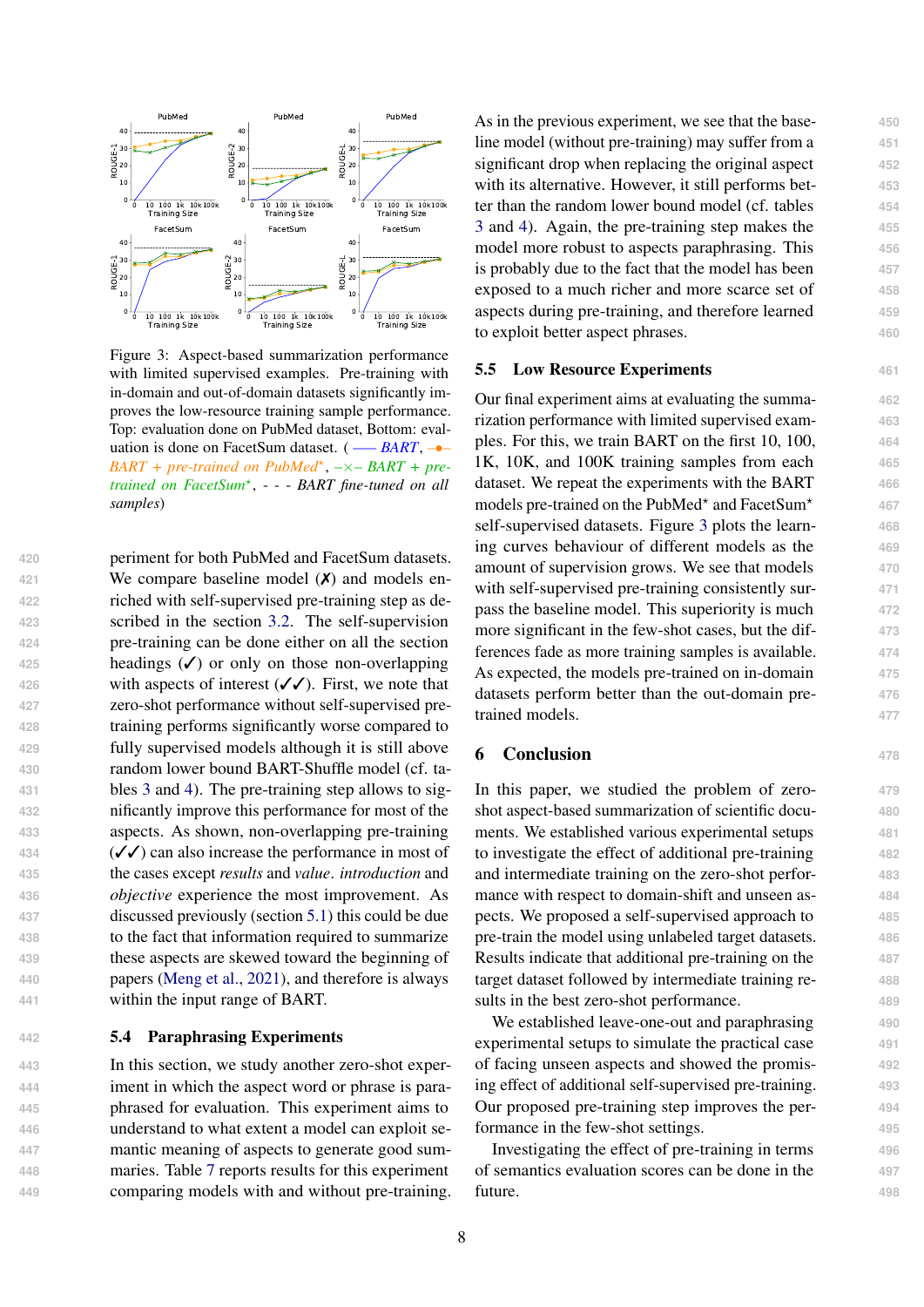#### **<sup>499</sup>** References

- <span id="page-8-10"></span>**500** [S](https://doi.org/10.18653/v1/D18-1403)tefanos Angelidis and Mirella Lapata. 2018. [Sum-](https://doi.org/10.18653/v1/D18-1403)**501** [marizing opinions: Aspect extraction meets senti-](https://doi.org/10.18653/v1/D18-1403)**502** [ment prediction and they are both weakly supervised.](https://doi.org/10.18653/v1/D18-1403) **503** In *Proceedings of the 2018 Conference on Empiri-***504** *cal Methods in Natural Language Processing*, pages **505** 3675–3686, Brussels, Belgium. Association for Com-**506** putational Linguistics.
- <span id="page-8-7"></span>**507** Dzmitry Bahdanau, Kyunghyun Cho, and Yoshua Ben-**508** gio. 2014. Neural machine translation by jointly **509** learning to align and translate. *arXiv preprint* **510** *arXiv:1409.0473*.
- <span id="page-8-6"></span>**511** Taylor Berg-Kirkpatrick, Dan Gillick, and Dan Klein. **512** 2011. [Jointly learning to extract and compress.](https://aclanthology.org/P11-1049) In **513** *Proceedings of the 49th Annual Meeting of the Asso-***514** *ciation for Computational Linguistics: Human Lan-***515** *guage Technologies*, pages 481–490, Portland, Ore-**516** gon, USA. Association for Computational Linguis-**517** tics.
- <span id="page-8-4"></span>**518** Tom B Brown, Benjamin Mann, Nick Ryder, Melanie **519** Subbiah, Jared Kaplan, Prafulla Dhariwal, Arvind **520** Neelakantan, Pranav Shyam, Girish Sastry, Amanda **521** Askell, et al. 2020. Language models are few-shot **522** learners. *arXiv preprint arXiv:2005.14165*.
- <span id="page-8-15"></span>**523** Maximin Coavoux, Hady Elsahar, and Matthias Gallé. **524** 2019. [Unsupervised aspect-based multi-document](https://doi.org/10.18653/v1/D19-5405) **525** [abstractive summarization.](https://doi.org/10.18653/v1/D19-5405) In *Proceedings of the* **526** *2nd Workshop on New Frontiers in Summarization*, **527** pages 42–47, Hong Kong, China. Association for **528** Computational Linguistics.
- <span id="page-8-0"></span>**529** Arman Cohan, Franck Dernoncourt, Doo Soon Kim, **530** Trung Bui, Seokhwan Kim, Walter Chang, and Nazli **531** Goharian. 2018. [A discourse-aware attention model](https://doi.org/10.18653/v1/N18-2097) **532** [for abstractive summarization of long documents.](https://doi.org/10.18653/v1/N18-2097) In **533** *Proceedings of the 2018 Conference of the North* **534** *American Chapter of the Association for Computa-***535** *tional Linguistics: Human Language Technologies,* **536** *Volume 2 (Short Papers)*, pages 615–621, New Or-**537** leans, Louisiana. Association for Computational Lin-**538** guistics.
- <span id="page-8-3"></span>**539** Jacob Devlin, Ming-Wei Chang, Kenton Lee, and **540** Kristina Toutanova. 2019. [BERT: Pre-training of](https://doi.org/10.18653/v1/N19-1423) **541** [deep bidirectional transformers for language under-](https://doi.org/10.18653/v1/N19-1423)**542** [standing.](https://doi.org/10.18653/v1/N19-1423) In *Proceedings of the 2019 Conference of* **543** *the North American Chapter of the Association for* **544** *Computational Linguistics: Human Language Tech-***545** *nologies, Volume 1 (Long and Short Papers)*, pages **546** 4171–4186, Minneapolis, Minnesota. Association for **547** Computational Linguistics.
- <span id="page-8-16"></span>**548** Alexander Fabbri, Simeng Han, Haoyuan Li, Haoran **549** Li, Marjan Ghazvininejad, Shafiq Joty, Dragomir **550** Radev, and Yashar Mehdad. 2021. [Improving zero](https://doi.org/10.18653/v1/2021.naacl-main.57) **551** [and few-shot abstractive summarization with inter-](https://doi.org/10.18653/v1/2021.naacl-main.57)**552** [mediate fine-tuning and data augmentation.](https://doi.org/10.18653/v1/2021.naacl-main.57) In *Pro-***553** *ceedings of the 2021 Conference of the North Amer-***554** *ican Chapter of the Association for Computational* **555** *Linguistics: Human Language Technologies*, pages

704–717, Online. Association for Computational Lin- **556** guistics. **557**

- <span id="page-8-5"></span>[K](https://aclanthology.org/C10-1037)atja Filippova. 2010. [Multi-sentence compression:](https://aclanthology.org/C10-1037) **558** [Finding shortest paths in word graphs.](https://aclanthology.org/C10-1037) In *Proceed-* **559** *ings of the 23rd International Conference on Compu-* **560** *tational Linguistics (Coling 2010)*, pages 322–330, **561** Beijing, China. Coling 2010 Organizing Committee. **562**
- <span id="page-8-11"></span>[L](https://doi.org/10.18653/v1/P19-1630)ea Frermann and Alexandre Klementiev. 2019. [Induc-](https://doi.org/10.18653/v1/P19-1630) **563** [ing document structure for aspect-based summariza-](https://doi.org/10.18653/v1/P19-1630) **564** [tion.](https://doi.org/10.18653/v1/P19-1630) In *Proceedings of the 57th Annual Meeting of* **565** *the Association for Computational Linguistics*, pages **566** 6263–6273, Florence, Italy. Association for Compu- **567** tational Linguistics. **568**
- <span id="page-8-8"></span>Alexios Gidiotis and Grigorios Tsoumakas. 2019. Struc- **569** tured summarization of academic publications. *arXiv* **570** *preprint arXiv:1905.07695*. **571**
- <span id="page-8-9"></span>Alexios Gidiotis and Grigorios Tsoumakas. 2020. A **572** divide-and-conquer approach to the summarization of **573** long documents. *IEEE/ACM Transactions on Audio,* **574** *Speech, and Language Processing*, 28:3029–3040. **575**
- <span id="page-8-13"></span>Hiroaki Hayashi, Prashant Budania, Peng Wang, **576** Chris Ackerson, Raj Neervannan, and Graham **577** Neubig. 2020. WikiAsp: A dataset for multi- **578** domain aspect-based summarization. *arXiv preprint* **579** *arXiv:2011.07832*. **580**
- <span id="page-8-1"></span>Karl Moritz Hermann, Tomas Kocisky, Edward Grefen- **581** stette, Lasse Espeholt, Will Kay, Mustafa Suleyman, **582** and Phil Blunsom. 2015. Teaching machines to read **583** and comprehend. *Advances in neural information* **584** *processing systems*, 28:1693–1701. **585**
- <span id="page-8-14"></span>[X](https://doi.org/10.18653/v1/W17-4513)inyu Hua and Lu Wang. 2017. [A pilot study of domain](https://doi.org/10.18653/v1/W17-4513) **586** [adaptation effect for neural abstractive summariza-](https://doi.org/10.18653/v1/W17-4513) **587** [tion.](https://doi.org/10.18653/v1/W17-4513) In *Proceedings of the Workshop on New Fron-* **588** *tiers in Summarization*, pages 100–106, Copenhagen, **589** Denmark. Association for Computational Linguis- **590** tics. **591**
- <span id="page-8-12"></span>Kundan Krishna and Balaji Vasan Srinivasan. 2018. **592** [Generating topic-oriented summaries using neural](https://doi.org/10.18653/v1/N18-1153) **593** [attention.](https://doi.org/10.18653/v1/N18-1153) In *Proceedings of the 2018 Conference of* **594** *the North American Chapter of the Association for* **595** *Computational Linguistics: Human Language Tech-* **596** *nologies, Volume 1 (Long Papers)*, pages 1697–1705, **597** New Orleans, Louisiana. Association for Computa- **598** tional Linguistics. **599**
- <span id="page-8-2"></span>Mike Lewis, Yinhan Liu, Naman Goyal, Marjan **600** Ghazvininejad, Abdelrahman Mohamed, Omer Levy, **601** Veselin Stoyanov, and Luke Zettlemoyer. 2020. **602** [BART: Denoising sequence-to-sequence pre-training](https://doi.org/10.18653/v1/2020.acl-main.703) **603** [for natural language generation, translation, and com-](https://doi.org/10.18653/v1/2020.acl-main.703) **604** [prehension.](https://doi.org/10.18653/v1/2020.acl-main.703) In *Proceedings of the 58th Annual Meet-* **605** *ing of the Association for Computational Linguistics*, **606** pages 7871–7880, Online. Association for Computa- **607** tional Linguistics. **608**
- <span id="page-8-17"></span>Chin-Yew Lin and Eduard Hovy. 2003. Automatic **609** evaluation of summaries using n-gram co-occurrence **610**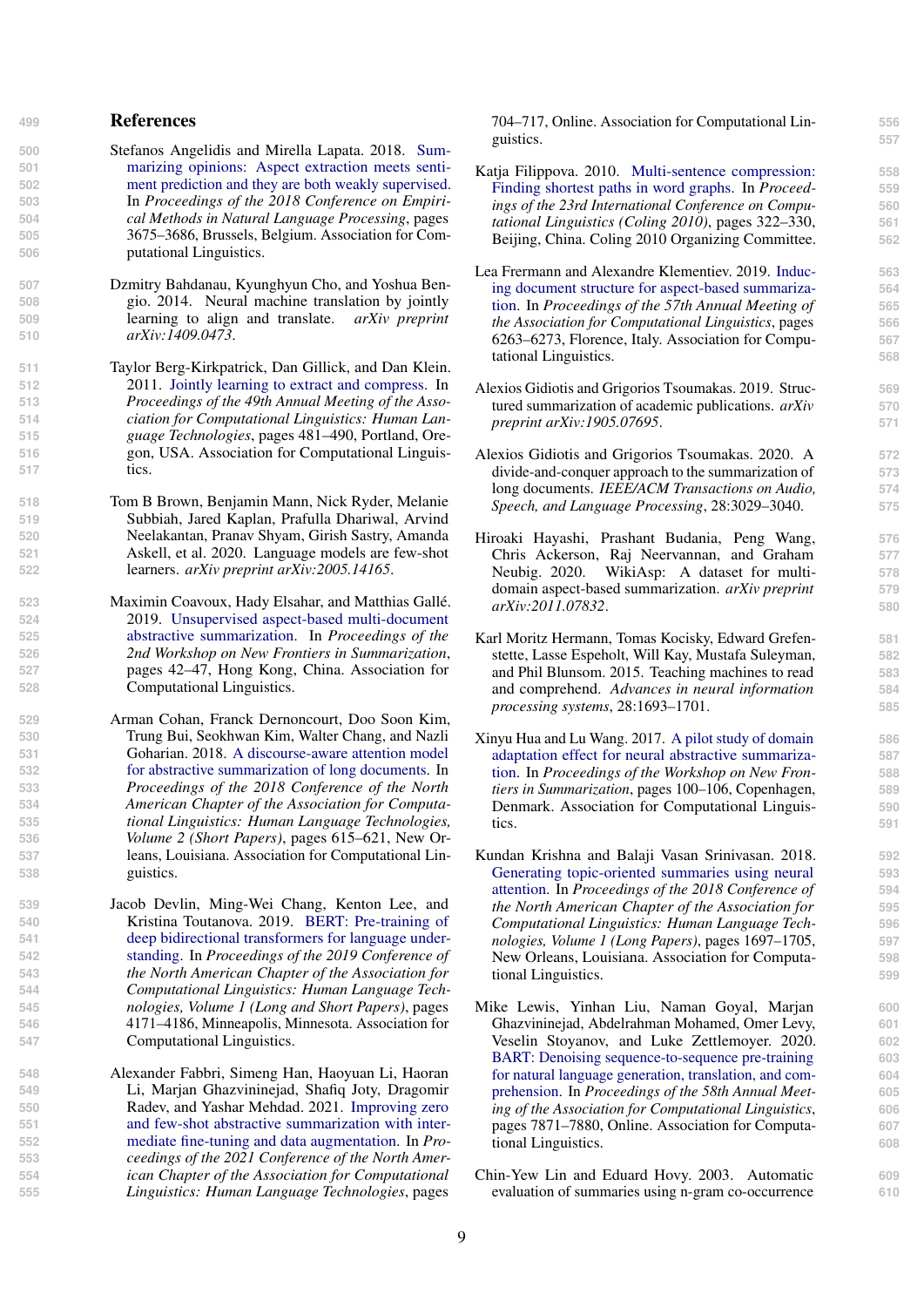statistics. In *Proceedings of the 2003 Human Lan- guage Technology Conference of the North American Chapter of the Association for Computational Lin-guistics*, pages 150–157.

- <span id="page-9-12"></span>**615** Yue Lu, ChengXiang Zhai, and Neel Sundaresan. 2009. **616** Rated aspect summarization of short comments. In **617** *Proceedings of the 18th international conference on* **618** *World wide web*, pages 131–140.
- <span id="page-9-18"></span>**619** Ahmed Magooda and Diane Litman. 2020. Abstractive **620** summarization for low resource data using domain **621** transfer and data synthesis. In *The Thirty-Third In-***622** *ternational Flairs Conference*.
- <span id="page-9-3"></span>**623** Rui Meng, Khushboo Thaker, Lei Zhang, Yue Dong, **624** Xingdi Yuan, Tong Wang, and Daqing He. 2021. **625** Bringing structure into summaries: a faceted summa-**626** rization dataset for long scientific documents. *arXiv* **627** *preprint arXiv:2106.00130*.
- <span id="page-9-20"></span>**628** Ramesh Nallapati, Feifei Zhai, and Bowen Zhou. 2017. **629** SummaRuNNer: A recurrent neural network based **630** sequence model for extractive summarization of doc-**631** uments. In *Thirty-First AAAI Conference on Artifi-***632** *cial Intelligence*.
- <span id="page-9-6"></span>**633** Ramesh Nallapati, Bowen Zhou, Cicero dos Santos, 634 **Çağlar Gülçehre, and Bing Xiang. 2016.** [Abstrac-](https://doi.org/10.18653/v1/K16-1028)**635** [tive text summarization using sequence-to-sequence](https://doi.org/10.18653/v1/K16-1028) **636** [RNNs and beyond.](https://doi.org/10.18653/v1/K16-1028) In *Proceedings of The 20th* **637** *SIGNLL Conference on Computational Natural Lan-***638** *guage Learning*, pages 280–290, Berlin, Germany. **639** Association for Computational Linguistics.
- <span id="page-9-0"></span>**640** Shashi Narayan, Shay B. Cohen, and Mirella Lapata. **641** 2018. [Don't give me the details, just the summary!](https://doi.org/10.18653/v1/D18-1206) **642** [topic-aware convolutional neural networks for ex-](https://doi.org/10.18653/v1/D18-1206)**643** [treme summarization.](https://doi.org/10.18653/v1/D18-1206) In *Proceedings of the 2018* **644** *Conference on Empirical Methods in Natural Lan-***645** *guage Processing*, pages 1797–1807, Brussels, Bel-**646** gium. Association for Computational Linguistics.
- <span id="page-9-10"></span>**647** Tobias Rohde, Xiaoxia Wu, and Yinhan Liu. 2021. Hi-**648** erarchical learning for generation with long source **649** sequences. *arXiv preprint arXiv:2104.07545*.
- <span id="page-9-5"></span>**650** Alexander M. Rush, Sumit Chopra, and Jason Weston. **651** 2015. [A neural attention model for abstractive sen-](https://doi.org/10.18653/v1/D15-1044)**652** [tence summarization.](https://doi.org/10.18653/v1/D15-1044) In *Proceedings of the 2015* **653** *Conference on Empirical Methods in Natural Lan-***654** *guage Processing*, pages 379–389, Lisbon, Portugal. **655** Association for Computational Linguistics.
- <span id="page-9-17"></span>**656** Dan Su, Tiezheng Yu, and Pascale Fung. 2021. Im-**657** prove query focused abstractive summarization by **658** incorporating answer relevance. *arXiv preprint* **659** *arXiv:2105.12969*.
- <span id="page-9-16"></span>**660** Bowen Tan, Lianhui Qin, Eric Xing, and Zhiting **661** Hu. 2020. [Summarizing text on any aspects: A](https://doi.org/10.18653/v1/2020.emnlp-main.510) **662** [knowledge-informed weakly-supervised approach.](https://doi.org/10.18653/v1/2020.emnlp-main.510) **663** In *Proceedings of the 2020 Conference on Empirical* **664** *Methods in Natural Language Processing (EMNLP)*, **665** pages 6301–6309, Online. Association for Computa-**666** tional Linguistics.
- <span id="page-9-11"></span>[I](https://aclanthology.org/P08-1036)van Titov and Ryan McDonald. 2008. [A joint model of](https://aclanthology.org/P08-1036) **667** [text and aspect ratings for sentiment summarization.](https://aclanthology.org/P08-1036) **668** In *Proceedings of ACL-08: HLT*, pages 308–316, **669** Columbus, Ohio. Association for Computational Lin- **670** guistics. 671
- <span id="page-9-7"></span>Ashish Vaswani, Noam Shazeer, Niki Parmar, Jakob **672** Uszkoreit, Llion Jones, Aidan N Gomez, Łukasz **673** Kaiser, and Illia Polosukhin. 2017. Attention is all **674** you need. In *Advances in neural information pro-* **675** *cessing systems*, pages 5998–6008. **676**
- <span id="page-9-14"></span>Lu Wang and Wang Ling. 2016. Neural network-based **677** abstract generation for opinions and arguments. In **678** *Proceedings of the 2016 Conference of the North* **679** *American Chapter of the Association for Computa-* **680** *tional Linguistics: Human Language Technologies*, **681** pages 47–57. **682**
- <span id="page-9-19"></span>Thomas Wolf, Lysandre Debut, Victor Sanh, Julien **683** Chaumond, Clement Delangue, Anthony Moi, Pier- **684** ric Cistac, Tim Rault, Rémi Louf, Morgan Funtowicz, **685** et al. 2019. Huggingface's transformers: State-of- **686** the-art natural language processing. *arXiv preprint* **687** *arXiv:1910.03771*. **688**
- <span id="page-9-8"></span>Yujia Xie, Tianyi Zhou, Yi Mao, and Weizhu Chen. **689** 2020. Conditional self-attention for query-based **690** summarization. *arXiv preprint arXiv:2002.07338*. **691**
- <span id="page-9-15"></span>[Y](https://doi.org/10.18653/v1/2021.acl-long.475)umo Xu and Mirella Lapata. 2021. [Generating query](https://doi.org/10.18653/v1/2021.acl-long.475) **692** [focused summaries from query-free resources.](https://doi.org/10.18653/v1/2021.acl-long.475) In **693** *Proceedings of the 59th Annual Meeting of the Asso-* **694** *ciation for Computational Linguistics and the 11th* **695** *International Joint Conference on Natural Language* **696** *Processing (Volume 1: Long Papers)*, pages 6096– **697** 6109, Online. Association for Computational Lin- **698** guistics. **699**
- <span id="page-9-13"></span>Min Yang, Qiang Qu, Ying Shen, Qiao Liu, Wei Zhao, **700** and Jia Zhu. 2018. Aspect and sentiment aware ab- **701** stractive review summarization. In *Proceedings of* **702** *the 27th international conference on computational* **703** *linguistics*, pages 1110–1120. **704**
- <span id="page-9-4"></span>Tiezheng Yu, Zihan Liu, and Pascale Fung. 2021. **705** [AdaptSum: Towards low-resource domain adapta-](https://doi.org/10.18653/v1/2021.naacl-main.471) **706** [tion for abstractive summarization.](https://doi.org/10.18653/v1/2021.naacl-main.471) In *Proceedings* **707** *of the 2021 Conference of the North American Chap-* **708** *ter of the Association for Computational Linguistics:* **709** *Human Language Technologies*, pages 5892–5904, **710** Online. Association for Computational Linguistics. **711**
- <span id="page-9-1"></span>Tiezheng Yu, Dan Su, Wenliang Dai, and Pascale **712** Fung. 2020. Dimsum@ laysumm 20: Bart-based ap- **713** proach for scientific document summarization. *arXiv* **714** *preprint arXiv:2010.09252*. **715**
- <span id="page-9-2"></span>Weizhe Yuan, Pengfei Liu, and Graham Neubig. 2021a. **716** [Can we automate scientific reviewing?](https://arxiv.org/abs/2102.00176) *CoRR*, **717** abs/2102.00176. **718**
- <span id="page-9-9"></span>Weizhe Yuan, Pengfei Liu, and Graham Neubig. 2021b. **719** Can we automate scientific reviewing? *arXiv* **720** *preprint arXiv:2102.00176*. **721**